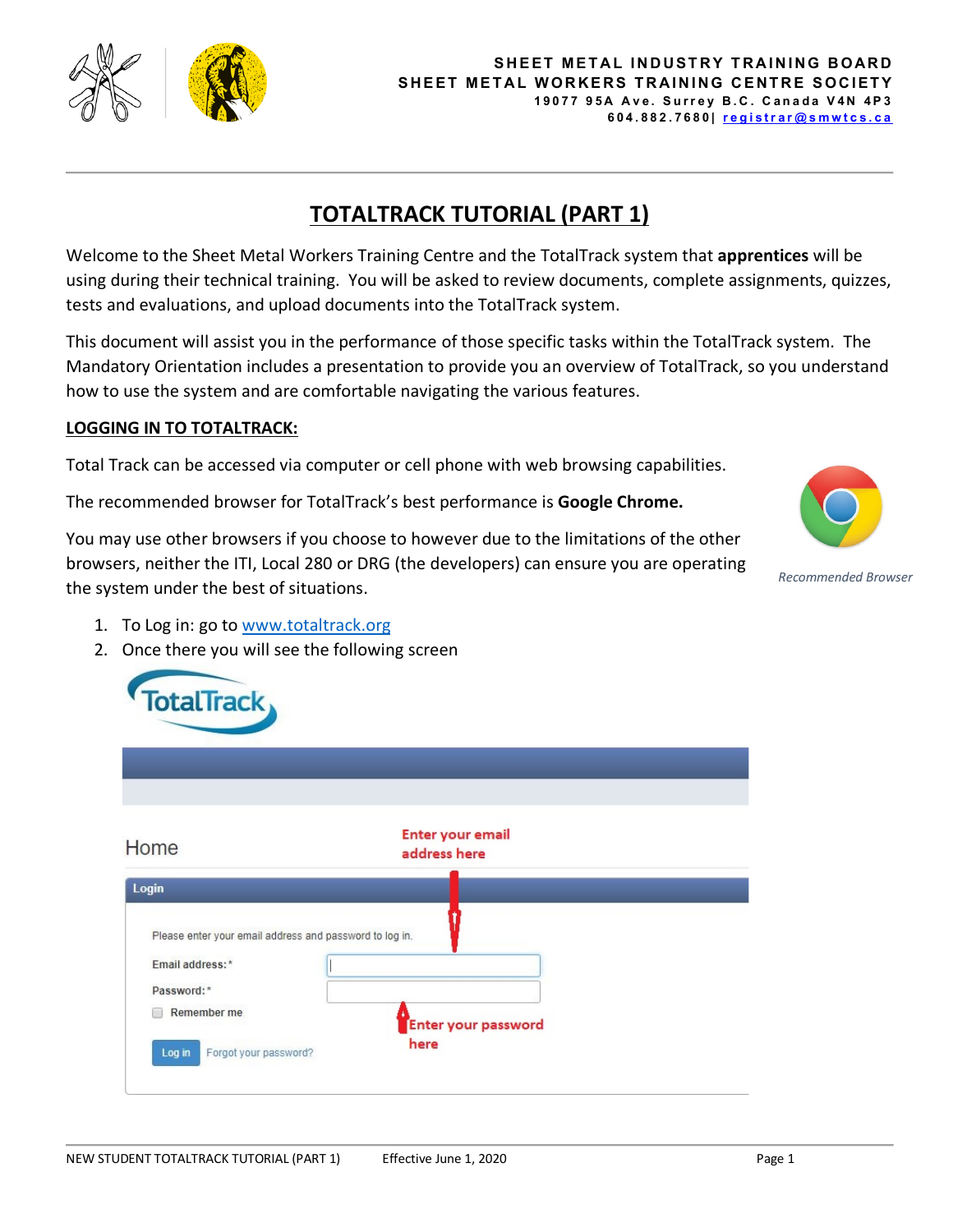

## **[SHEET METAL INDUSTRY TRAINING BOARD](http://smwtcs.ca/) SHEET METAL WORKERS TRAINING CENTRE SOCIETY 19077 95A Ave. Surrey B.C. Canada V4N 4P3 604.882.7680| [registrar@smwtcs.ca](mailto:registrar@smwtcs.ca)**

Once you have logged in the following screen will appear:



From your dashboard you may navigate through the system to get to information regarding class schedules, pending tasks, work reports and such. You will also be able to view your progress in any class you are currently enrolled in as well as look at history for completed classes. You will also be able to access any electronic book that has been issued.

**1. Reading your Dashboard:** When you look at your dashboard there are several key parts to pay attention to. You can see your class schedule, your upcoming classes, your certifications, your current pay scale, student progress and tasks assigned to you by either your Administrative staff or instructors. You can also view any messages that were sent to you from either Administrative staff or instructors.

Shown below will be some screen shots of your dashboard with brief "how to" descriptions.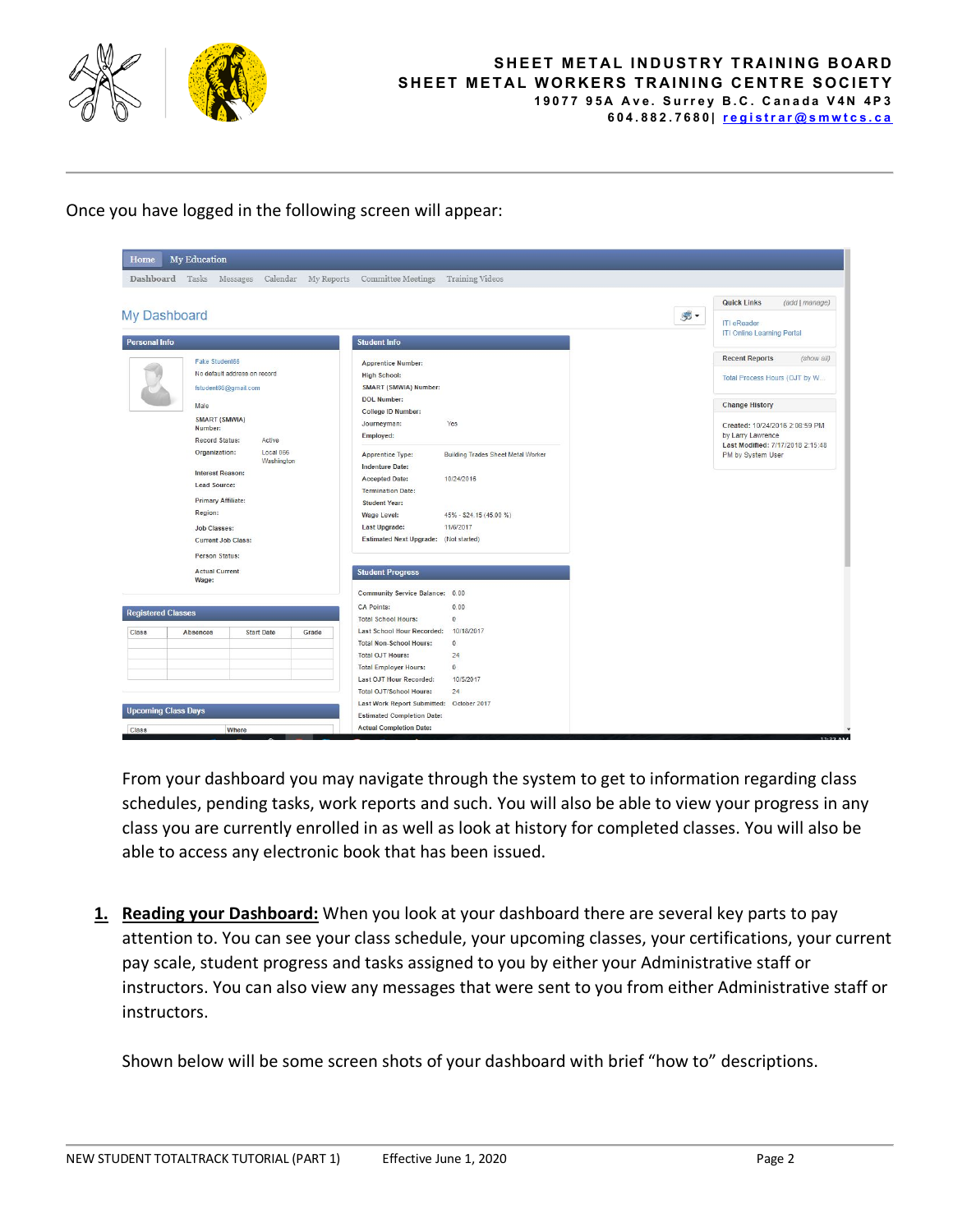

## **[SHEET METAL INDUSTRY TRAINING BOARD](http://smwtcs.ca/) SHEET METAL WORKERS TRAINING CENTRE SOCIETY 19077 95A Ave. Surrey B.C. Canada V4N 4P3 604.882.7680| [registrar@smwtcs.ca](mailto:registrar@smwtcs.ca)**

| Logged on as Fake Student (My Profile   Logout )<br><b>TotalTrack</b><br>Viewing From: Sheet Metal Industry Training Board |                                                                                                                                                                                                                                                                                                                                                                                                                                                                                                                                                                                                                                                  |                                                      |                                                                                                                                                                                                                                                                   |                                                                                                                                                                                                |                                          |                                                                                                                                                                                                                                                                                                                                                                                                              |                                                                                                                                                                |                                            |                                                                                                                                                                                                                                                                                                                                                                                                                                                                                                                                                                                                                                                                                                                                                                                                                                                                                                                                                                                                |                                                                                                             |                                                                                                                                                                |        |                                                                                                                                                                                                                                    |                              |
|----------------------------------------------------------------------------------------------------------------------------|--------------------------------------------------------------------------------------------------------------------------------------------------------------------------------------------------------------------------------------------------------------------------------------------------------------------------------------------------------------------------------------------------------------------------------------------------------------------------------------------------------------------------------------------------------------------------------------------------------------------------------------------------|------------------------------------------------------|-------------------------------------------------------------------------------------------------------------------------------------------------------------------------------------------------------------------------------------------------------------------|------------------------------------------------------------------------------------------------------------------------------------------------------------------------------------------------|------------------------------------------|--------------------------------------------------------------------------------------------------------------------------------------------------------------------------------------------------------------------------------------------------------------------------------------------------------------------------------------------------------------------------------------------------------------|----------------------------------------------------------------------------------------------------------------------------------------------------------------|--------------------------------------------|------------------------------------------------------------------------------------------------------------------------------------------------------------------------------------------------------------------------------------------------------------------------------------------------------------------------------------------------------------------------------------------------------------------------------------------------------------------------------------------------------------------------------------------------------------------------------------------------------------------------------------------------------------------------------------------------------------------------------------------------------------------------------------------------------------------------------------------------------------------------------------------------------------------------------------------------------------------------------------------------|-------------------------------------------------------------------------------------------------------------|----------------------------------------------------------------------------------------------------------------------------------------------------------------|--------|------------------------------------------------------------------------------------------------------------------------------------------------------------------------------------------------------------------------------------|------------------------------|
| My Education<br>Home                                                                                                       |                                                                                                                                                                                                                                                                                                                                                                                                                                                                                                                                                                                                                                                  |                                                      |                                                                                                                                                                                                                                                                   |                                                                                                                                                                                                |                                          |                                                                                                                                                                                                                                                                                                                                                                                                              |                                                                                                                                                                |                                            |                                                                                                                                                                                                                                                                                                                                                                                                                                                                                                                                                                                                                                                                                                                                                                                                                                                                                                                                                                                                |                                                                                                             |                                                                                                                                                                |        |                                                                                                                                                                                                                                    |                              |
|                                                                                                                            | Dashboard Training Videos                                                                                                                                                                                                                                                                                                                                                                                                                                                                                                                                                                                                                        |                                                      |                                                                                                                                                                                                                                                                   |                                                                                                                                                                                                |                                          |                                                                                                                                                                                                                                                                                                                                                                                                              |                                                                                                                                                                |                                            |                                                                                                                                                                                                                                                                                                                                                                                                                                                                                                                                                                                                                                                                                                                                                                                                                                                                                                                                                                                                |                                                                                                             |                                                                                                                                                                |        |                                                                                                                                                                                                                                    |                              |
| <b>My Dashboard</b><br><b>Personal Info</b>                                                                                | <b>Fake Student</b><br>Sheet Metal Apprentice<br>No default address on record<br>(604) 555-5555 (Cell)<br>fake324@gmail.com<br>DOB: 1/1/1980 (40 yr 5 mo)<br>SSN: ***.**.9999<br>Unknown<br><b>Emergency Contact Name: Mom</b><br>2nd Emergency Contact Name: Dad<br><b>SMART (SMWIA)</b><br>1234567<br>Number:<br><b>Record Status:</b><br>Active<br>Organization:<br><b>Interest Reason:</b><br><b>Lead Source:</b><br>Primary Affiliate:<br><b>SMWTCS</b><br>Region:<br><b>Job Classes:</b><br><b>Sheet Metal</b><br>Apprentice<br><b>Current Job Class:</b><br>Person Status:<br>Apprentice<br>(3/25/2020)<br><b>Actual Current</b><br>Wage: | <b>Sheet Metal Industry</b><br><b>Training Board</b> | <b>Company Info</b><br>Company:<br>XX Ave<br><b>Contact Info:</b><br>A Country<br>Start:<br>6/8/2020<br>End:<br>Primary Contact: Fake Owner<br>Phone:<br>Email:<br><b>Registered Classes</b><br><b>Class</b><br>2044-SM4-Admin<br>Developmental Class Sheet Metal | <b>Fake Company</b><br>Someplace, A Province X1X2X3<br>(555) 555-5555 (Office)<br>fakecompany@gmail.com<br>$(800)$ 555-5555<br>fakeowner@gmail.com<br><b>Absences</b><br>$\Omega$<br>$\bullet$ | Start Date Grade<br>6/8/2020<br>4/1/2022 | <b>Student Info</b><br><b>Apprentice Number:</b><br><b>High School:</b><br>SMART (SMWIA) Number: 1234567<br><b>DOL Number:</b><br>College ID Number:<br>Journeyman:<br>Employed:<br><b>Apprentice Type:</b><br><b>Indenture Date:</b><br><b>Accepted Date:</b><br><b>Termination Date:</b><br><b>Student Year:</b><br>Wage Level:<br><b>Last Upgrade:</b><br>Estimated Next Upgrade: 3/25/2021 (Not started) | <b>Britannia Community Secondary</b><br>123456<br>No<br>6/8/2020<br>Sheet Metal (SMACNA)<br>3/25/2020<br>6/7/2020<br>$\bullet$<br>\$24.91 (60.00%)<br>6/5/2020 | <b>CA Points:</b><br>Career Path:<br>Class | <b>Student Progress</b><br>Community Service Balance: 0.00<br><b>Total School Hours:</b><br><b>Last School Hour Recorded:</b><br><b>Total Non-School Hours:</b><br><b>Total OJT Hours:</b><br><b>Total Employer Hours:</b><br><b>Last OJT Hour Recorded:</b><br><b>Total OJT/School Hours:</b><br><b>Last Work Report Submitted:</b><br>Estimated Completion Date: 3/24/2024<br><b>Actual Completion Date:</b><br><b>Average Percentage:</b><br><b>Upcoming Class Days</b><br>2044-SM4-Admin June 12, 2020 7:00 AM - 2:30 PM<br>2044-SM4-Admin June 15, 2020 7:00 AM - 2:30 PM<br>2044-SM4-Admin June 16, 2020 7:00 AM - 2:30 PM<br>2044-SM4-Admin June 17, 2020 7:00 AM - 2:30 PM<br>2044-SM4-Admin June 18, 2020 7:00 AM - 2:30 PM<br>2044-SM4-Admin June 19, 2020 7:00 AM - 2:30 PM<br>2044-SM4-Admin June 22, 2020 7:00 AM - 2:30 PM<br>2044-SM4-Admin June 23, 2020 7:00 AM - 2:30 PM<br>2044-SM4-Admin June 24, 2020 7:00 AM - 2:30 PM<br>2044-SM4-Admin June 25, 2020 7:00 AM - 2:30 PM | 0.00<br>n<br>4/9/2020<br>$\Omega$<br>$\Omega$<br>1601<br>$\theta$<br>Sheet Metal (H)<br>0.00% (recalculate) | Where<br><b>SMWTC</b><br><b>SMWTC</b><br><b>SMWTC</b><br><b>SMWTC</b><br><b>SMWTC</b><br><b>SMWTC</b><br>SMWTC<br><b>SMWTC</b><br><b>SMWTC</b><br><b>SMWTC</b> |        | <b>Quick Links</b><br>ITI eReader<br>ITI Online Learning Portal<br><b>Recent Reports</b><br><b>Change History</b><br>Created: 3/24/2020 10:29:11 AM<br>by Jud Martell RSE<br>Last Modified: 6/11/2020 9:11:04<br>AM by System User | (add   manage)<br>(show all) |
| <b>My Tasks</b>                                                                                                            |                                                                                                                                                                                                                                                                                                                                                                                                                                                                                                                                                                                                                                                  |                                                      |                                                                                                                                                                                                                                                                   |                                                                                                                                                                                                |                                          |                                                                                                                                                                                                                                                                                                                                                                                                              |                                                                                                                                                                |                                            |                                                                                                                                                                                                                                                                                                                                                                                                                                                                                                                                                                                                                                                                                                                                                                                                                                                                                                                                                                                                |                                                                                                             |                                                                                                                                                                |        |                                                                                                                                                                                                                                    |                              |
| $^{\circ}$                                                                                                                 | Summary                                                                                                                                                                                                                                                                                                                                                                                                                                                                                                                                                                                                                                          |                                                      |                                                                                                                                                                                                                                                                   | <b>Due Date</b>                                                                                                                                                                                | Type                                     |                                                                                                                                                                                                                                                                                                                                                                                                              | Completed                                                                                                                                                      |                                            | Regarding                                                                                                                                                                                                                                                                                                                                                                                                                                                                                                                                                                                                                                                                                                                                                                                                                                                                                                                                                                                      |                                                                                                             |                                                                                                                                                                |        |                                                                                                                                                                                                                                    |                              |
|                                                                                                                            |                                                                                                                                                                                                                                                                                                                                                                                                                                                                                                                                                                                                                                                  |                                                      |                                                                                                                                                                                                                                                                   |                                                                                                                                                                                                |                                          |                                                                                                                                                                                                                                                                                                                                                                                                              |                                                                                                                                                                |                                            |                                                                                                                                                                                                                                                                                                                                                                                                                                                                                                                                                                                                                                                                                                                                                                                                                                                                                                                                                                                                |                                                                                                             | $\sim$                                                                                                                                                         | $\sim$ |                                                                                                                                                                                                                                    |                              |
|                                                                                                                            |                                                                                                                                                                                                                                                                                                                                                                                                                                                                                                                                                                                                                                                  |                                                      |                                                                                                                                                                                                                                                                   |                                                                                                                                                                                                |                                          |                                                                                                                                                                                                                                                                                                                                                                                                              |                                                                                                                                                                |                                            |                                                                                                                                                                                                                                                                                                                                                                                                                                                                                                                                                                                                                                                                                                                                                                                                                                                                                                                                                                                                |                                                                                                             |                                                                                                                                                                |        |                                                                                                                                                                                                                                    |                              |

- **2. Viewing class information, class grades, available class documents and upcoming assignments:**  From time to time you will be asked to pull up assignments from your class that you are enrolled in. To do so is relatively easy if you follow these steps
	- a) Log into TotalTrack
	- b) From your dashboard go to the **My Education** tab
	- c) Click the **Classes** tab
	- d) Click on your assigned class
	- e) From your class profile you will see several things as shown below such as your attendance, your current percentage, issued books, who your instructor is, the schedule and location of the class and any assignments or class documents available for that class
	- f) If you click on anything in light blue from the class documents section or assignments section it will download to your computer for printing or viewing.
- **3. Using the Electronic Reader:** Periodically your instructors may ask you to read material from the assigned curricula from your classes. To do so, you will be required to log into the E-Reader and use your email address and password that you use to get into TotalTrack.